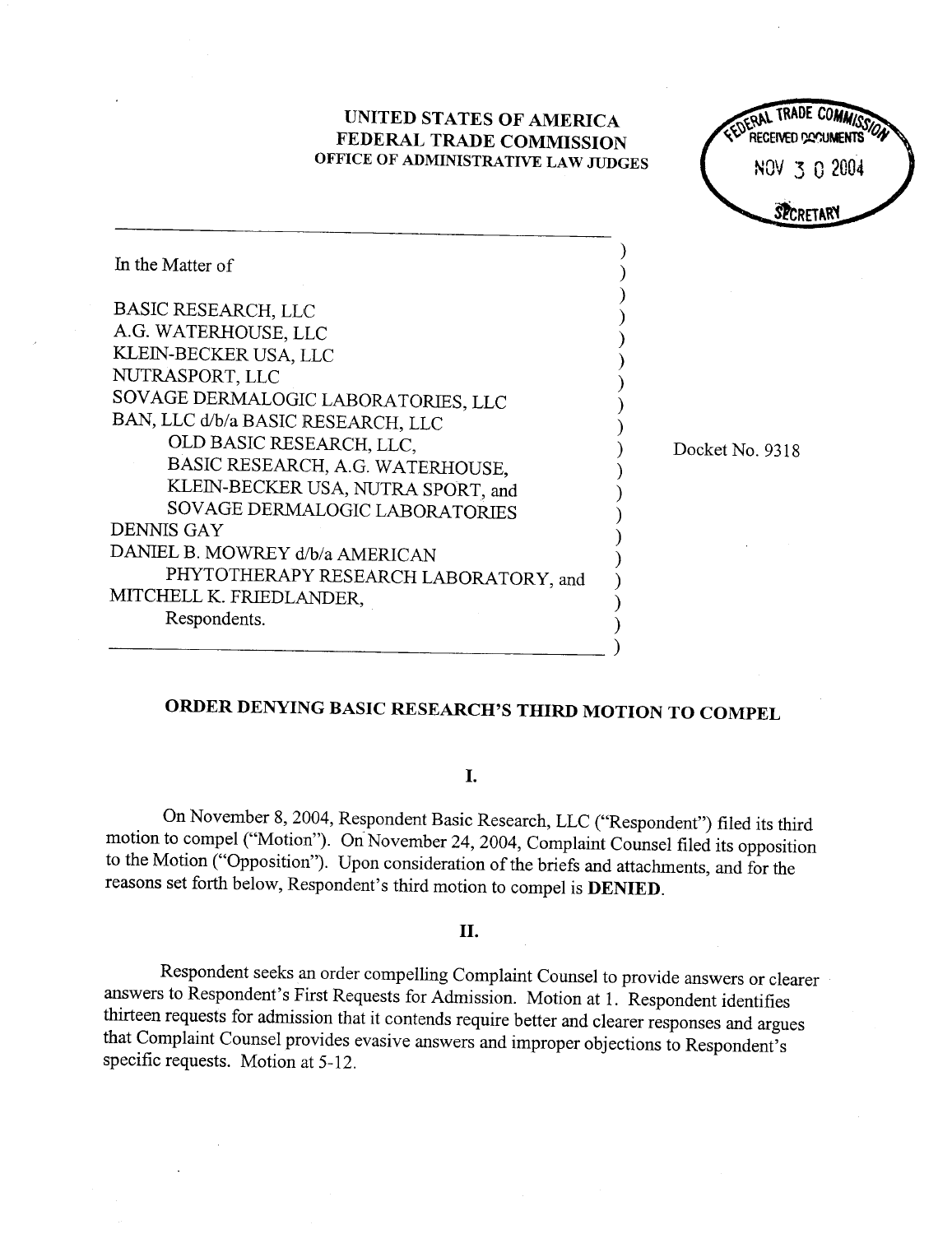Complaint Counsel contends that Respondent is not entitled to an Order compelling different answers to its requests for admissions; compelling answers to requests that lack relevance to these proceedings; compelling different answers to requests that relate to defenses stricken by the Court; compelling different answers to requests for admissions on legal issues; or compelling different answers to requests which have already been answered adequately. Opposition at 3- 14.

## III.

## A.

Discovery sought in a proceeding before the Commission must be "reasonably expected<br>to yield information relevant to the allegations of the complaint, to the proposed relief, or to the<br>defense of any respondent." 16 C.F.R or less expensive, or if the burden and expense of the proposed discovery outweigh its likely benefit. 16 C.F.R. § 3.31(c)(1). Further, the Administrative Law Judge may limit discovery to preserve privileges. 16 C.F.R. § 3.31(c)(2). A purpose of requests for admission is to narrow the issues for trial by relieving the parties of the need to prove facts that will not be disputed at trial and the truth of wh 178, at \*1 (Dec. 2, 2003); In re General Motors, 1977 FTC LEXIS 293, at \*3 (Jan. 28, 1977).<br>Parties should use requests for admission "to reach agreements as to facts which are not in dispute." In re Trans Union Corp., 1993 FTC LEXIS 116, at  $*$  2 (May 24, 1993).

Federal case law interpreting the analogous Rule 36(a) of the Federal Rules of Civil<br>Procedure which allows the service of requests for admission upon parties to civil actions<br>indicates the purpose of this rule is to reduc 187, 188 (N.D. Ga. 1970), by narrowing the scope of disputed issues, Webb v. Westinghouse Electric Corp., 81 F.R.D. 431, 436 (E.D. Pa. 1978), facilitating the succinct presentation of the case to the trier of fact, Ranger Ins. Co. v. Culberson, 49 F.R.D. 181, 182-83 (N.D. Ga. 1969), and eliminating the necessity of proving undisputed facts, Peter v. Arrien, 319 F. Supp. 1348, 1349 (E.D. Pa. 1970). Properly used, requests for admission serve the expedient purpose of eliminating "the necessity of proving essentially undisputed and peripheral issues of fact." Syracuse Broadcasting Corp. v. Newhouse, 271 F.2d 910, 917 (2d Cir. 1959). Their proper, strategic use saves "time, trouble, and expense" for the court and the litigants. Metropolitan Life Insurance Co. v. Carr, 169 F. Supp. 377, 378 (D. Md. 1959). Because requests for admission are intended to save time of the parties and the court, burdensome requests distort that purpose and therefore are properly the subject of a protective order. Wigler v. Electronic Data Systems<br>Corp., 108 F.R.D. 204, 207 (D. Md. 1985).